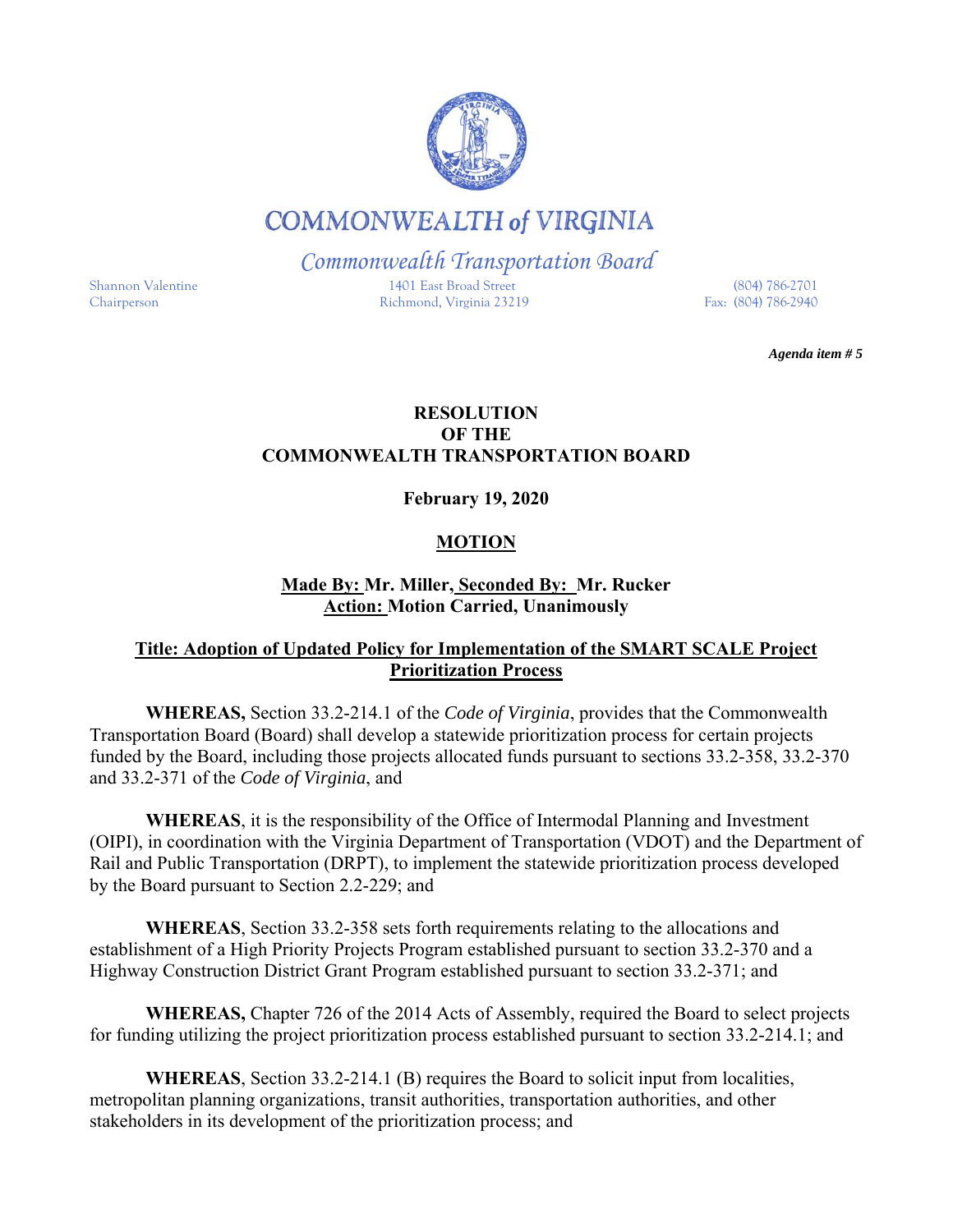Resolution of the Board Adoption of Updated Policy for Implementation of the SMART SCALE Project Prioritization Process February 19, 2020 Page Two

**WHEREAS**, Section 33.2-214.2 requires OIPI to make public, in an accessible format, a recommended list of projects and strategies for inclusion in the Six-Year Improvement Program based on results of the evaluation of submitted projects and the results of screening and evaluation of such projects no later than 150 days prior to the Board's vote to adopt the Six-Year Improvement Plan.

**WHEREAS** since adoption of the most recent SMART SCALE Prioritization Policy on February 21, 2018, modifications to improve and strengthen the policy have been identified and were recommended to the Board by OIPI on January 14, 2020, pursuant to a presentation entitled *Proposed Changes to SMART SCALE Policies and Methods—Round 4.*.

**NOW THEREFORE BE IT RESOLVED,** the Commonwealth Transportation Board hereby updates the SMART SCALE Prioritization Policy adopted on February 21, 2018 to address the issues noted herein and adopts the following policy and process to govern screening, scoring and selecting projects for funding pursuant to Section 33.2-214.1 (SMART SCALE Prioritization Process):

1. Application for funding through the SMART SCALE Prioritization Process must be made by qualifying entities based on project type and as follows:

| <b>Project Type</b>                      | <b>Regional Entity</b><br>(MPOs, PDCs) | Locality* (Counties,<br>Cities,<br>and Towns)                         | <b>Public Transit</b><br><b>Agencies</b>                                  |
|------------------------------------------|----------------------------------------|-----------------------------------------------------------------------|---------------------------------------------------------------------------|
| Corridor of<br>Statewide<br>Significance | Yes                                    | Yes, with a resolution of<br>support from relevant<br>regional entity | Yes, with<br>resolution of<br>support from<br>relevant regional<br>entity |
| Regional Network                         | Yes.                                   | Yes, with a resolution of<br>support from the MPO <sup>*</sup>        | Yes, with<br>resolution of<br>support from<br>relevant entity             |
| Urban<br>Development Area                | N <sub>o</sub>                         | Yes, with a resolution of<br>support from the relevant<br>$MPO^*$     | N <sub>o</sub>                                                            |
| Safety                                   | No                                     | Yes, with a resolution of<br>support from the relevant<br>$MPO^*$     | No.                                                                       |

# **Eligibility to Submit Projects**

Note\*: Projects within established MPO study areas that are identified in or consistent with the regionally adopted Constrained Long Range Plan (CLRP) do not require a resolution of support from the respective MPO Policy Board. For projects outside MPO areas a resolution of support is required only from the submitting locality.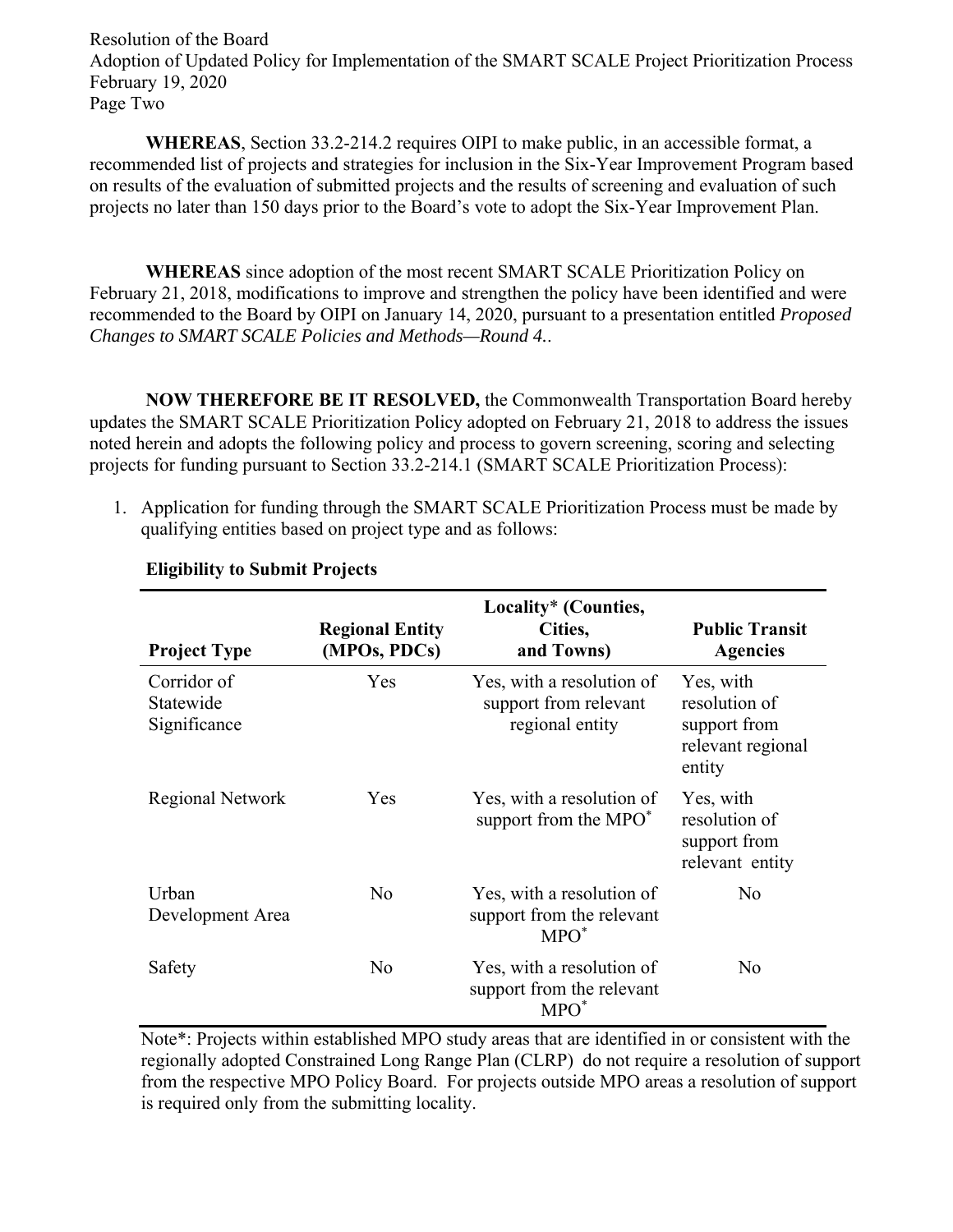Resolution of the Board Adoption of Updated Policy for Implementation of the SMART SCALE Project Prioritization Process February 19, 2020 Page Three

- 2. Application for funding through the SMART SCALE Prioritization Process must be made for a qualifying need and, pursuant to Section 33.2-214.1 (B)(2) and 33.2-358, for the High Priority Projects Program applications must be consistent with the assessment of needs undertaken in the Statewide Transportation Plan in accordance with Section 33.2-353 for all corridors of statewide significance and regional networks, and for the construction District Grant Program applications must be consistent with the assessment of needs undertaken in the Statewide Transportation Plan in accordance with Section 33.2-353 for corridors of statewide significance, and regional networks, improvements to promote urban development areas established pursuant to Section 15.2-2223.1, and identified safety needs.
- 3. Applications for funding through either the High Priority Projects Program or the Construction District Grant Programs must relate to projects located, in part or wholly, within the boundaries of the qualifying entity. In the case of an application that traverses the submitting entity's boundaries, the submitting entity must provide resolution(s) of support from the affected jurisdiction(s) or regional planning organization(s).
- 4. A resolution of support from the relevant governing body or policy board, approved in a public forum with adequate public notice, is required at the time of application.
- 5. By majority vote of the Board, the Board may choose to submit up to two projects to be evaluated for funding in each biennial application cycle.
- 6. In the event the CTB elects to submit up to two projects to be evaluated and considered for funding, the projects will be considered for funding in the Construction District Grant Program with the endorsement of the applicable local government(s) and/or the High Priority Projects Program.
- 7. The factors specified in Section 33.2-214.1 will be measured and weighted according to the following metrics:

| ID                                  | <b>Measure Name</b>                          | <b>Measure Weight</b> |  |  |  |
|-------------------------------------|----------------------------------------------|-----------------------|--|--|--|
|                                     | <b>Safety Factor</b>                         |                       |  |  |  |
| S.1                                 | Number of Fatal and Injury Crashes*          | 70%                   |  |  |  |
| S.2                                 | Rate of Fatal and Injury Crashes             | 30%                   |  |  |  |
| <b>Congestion Mitigation Factor</b> |                                              |                       |  |  |  |
| C.1                                 | Person Throughput                            | 50%                   |  |  |  |
| C.2                                 | Person Hours of Delay                        | 50%                   |  |  |  |
| <b>Accessibility Factor</b>         |                                              |                       |  |  |  |
| A.1                                 | Access to Jobs                               | 60%                   |  |  |  |
| A.2                                 | Access to Jobs for Disadvantaged Populations | 20%                   |  |  |  |
| A.3                                 | Access to Multimodal Choices                 | 20%                   |  |  |  |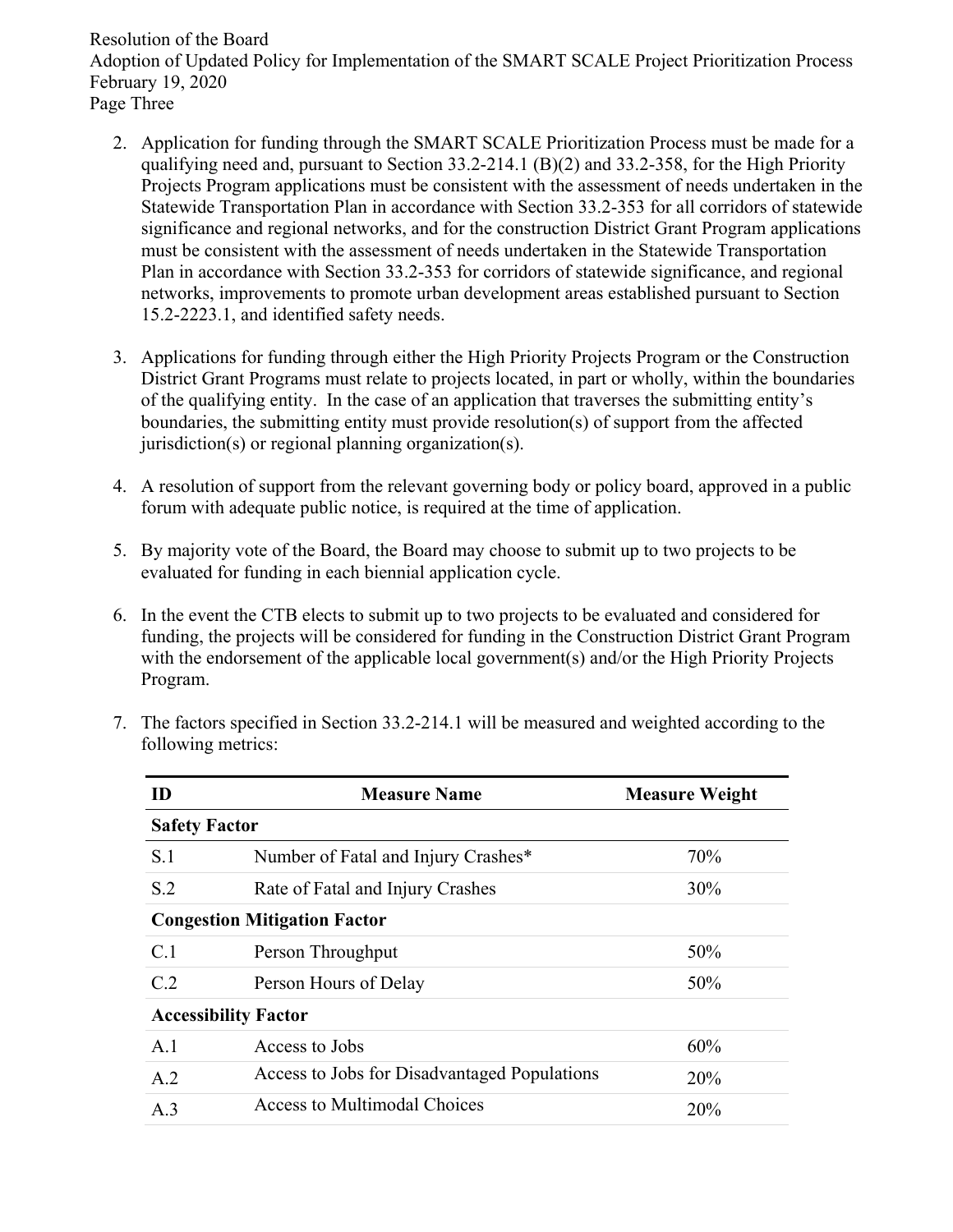Resolution of the Board Adoption of Updated Policy for Implementation of the SMART SCALE Project Prioritization Process February 19, 2020 Page Four

| ID                                 | <b>Measure Name</b>                             | <b>Measure Weight</b> |  |  |  |
|------------------------------------|-------------------------------------------------|-----------------------|--|--|--|
|                                    | <b>Environmental Quality Factor</b>             |                       |  |  |  |
| E.1                                | Air Quality and Energy Environmental Effect     | 100%                  |  |  |  |
| E.2                                | Impact to Natural and Cultural Resources        | $**$                  |  |  |  |
| <b>Economic Development Factor</b> |                                                 |                       |  |  |  |
| ED.1                               | <b>Project Support for Economic Development</b> | 60%                   |  |  |  |
| ED <sub>2</sub>                    | Intermodal Access and Efficiency                | 20%                   |  |  |  |
| ED.3                               | <b>Travel Time Reliability</b>                  | 20%                   |  |  |  |
| <b>Land Use Factor</b>             |                                                 |                       |  |  |  |
| L.1                                | <b>Transportation Efficient Land Use</b>        | 50%                   |  |  |  |
| $L_{2}$                            | Increase in Transportation Efficient Land Use   | 50%                   |  |  |  |

Note\*: 100% for Transit and Transportation Demand Management Projects Note\*\*: E2 will serve as a subtractive measure (subtracting up to 5 benefit points) based on the acreage of sensitive areas potentially impacted.

8. The factors will be evaluated according to the following typology categories and weighting frameworks within the state's highway construction districts:

| Region in which the                       | <b>Typology</b> | <b>Construction District</b>    |
|-------------------------------------------|-----------------|---------------------------------|
| <b>Project is Located</b>                 |                 |                                 |
| Accomack-Northampton PDC                  | Category D      | <b>Hampton Roads</b>            |
| <b>Bristol MPO</b>                        | Category D      | <b>Bristol</b>                  |
| Central Shenandoah PDC                    | Category D      | Staunton                        |
| Central Virginia MPO                      | Category C      | Lynchburg/Salem                 |
| Charlottesville-Albemarle MPO             | Category B      | Culpeper                        |
| Commonwealth RC                           | Category D      | Lynchburg/Richmond              |
| <b>Crater PDC</b>                         | Category D      | Richmond/Hampton Roads          |
| Cumberland Plateau PDC                    | Category D      | <b>Bristol</b>                  |
| Danville MPO                              | Category D      | Lynchburg                       |
| Fredericksburg Area MPO (FAMPO)           | Category B      | Fredericksburg                  |
| George Washington RC                      | Category D      | Fredericksburg                  |
| Hampton Roads PDC <sup>i</sup>            | Category D      | <b>Hampton Roads</b>            |
| Hampton Roads TPO (HRTPO) <sup>i,ii</sup> | Category A      | Hampton<br>Roads/Fredericksburg |
| Harrisonburg-Rockingham MPO               | Category C      | Staunton                        |
| Kingsport MPO                             | Category D      | <b>Bristol</b>                  |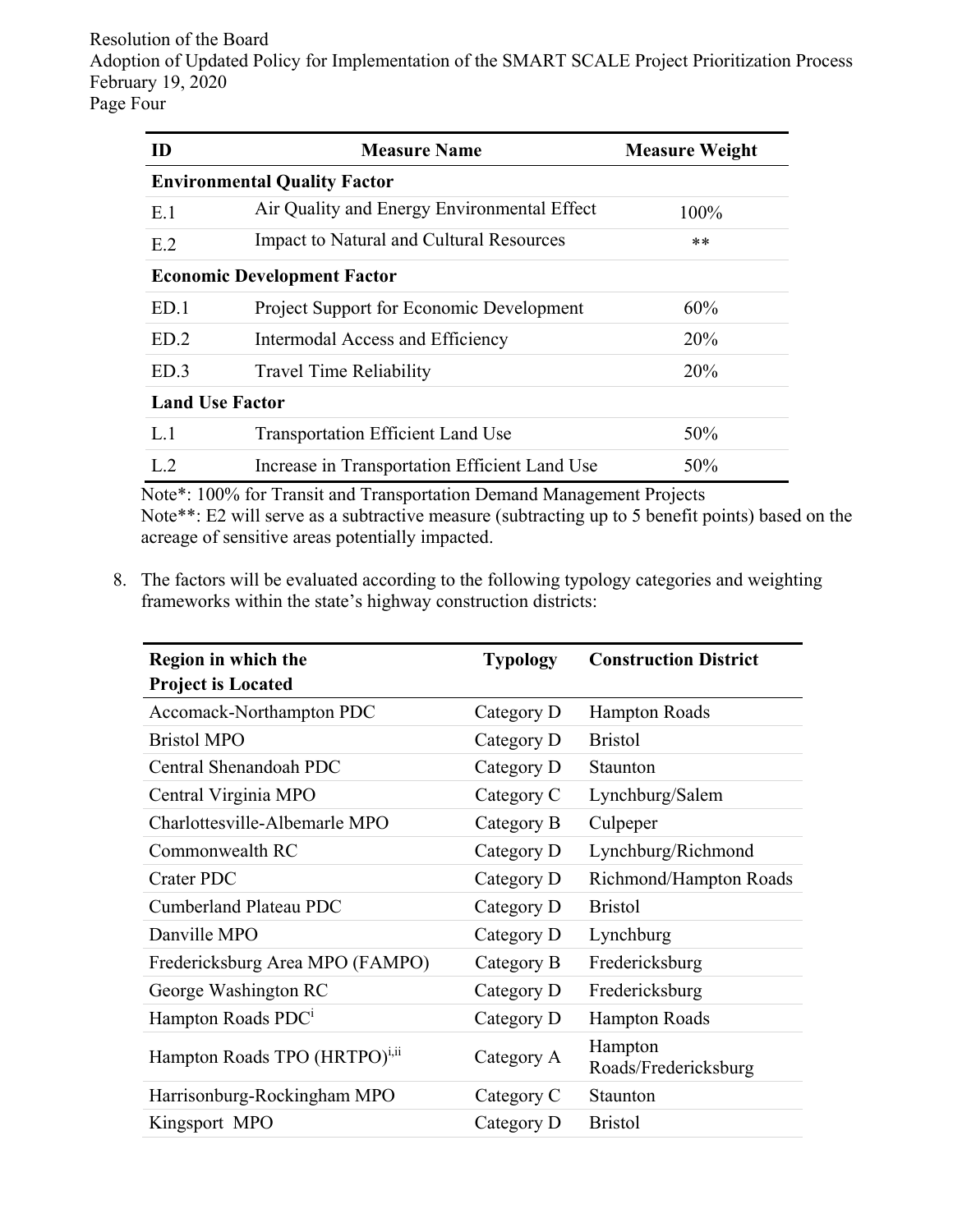Resolution of the Board Adoption of Updated Policy for Implementation of the SMART SCALE Project Prioritization Process February 19, 2020 Page Five

| Region in which the                                                                              | <b>Typology</b> | <b>Construction District</b> |  |
|--------------------------------------------------------------------------------------------------|-----------------|------------------------------|--|
| <b>Project is Located</b>                                                                        |                 |                              |  |
| Lenowisco PDC                                                                                    | Category D      | <b>Bristol</b>               |  |
| Middle Peninsula PDCii                                                                           | Category D      | Fredericksburg               |  |
| Mount Rogers PDC                                                                                 | Category D      | Bristol/Salem                |  |
| New River Valley MPO                                                                             | Category C      | Salem                        |  |
| New River Valley PDC                                                                             | Category D      | Salem                        |  |
| Northern Neck PDC                                                                                | Category D      | Fredericksburg               |  |
| Northern Shenandoah Valley RC                                                                    | Category D      | Staunton                     |  |
| Northern Virginia RC                                                                             | Category A      | Northern Virginia            |  |
| Northern Virginia Transportation<br>Authority (NVTA) / Transportation<br>Planning Board (TPB)iii | Category A      | Northern Virginia/Culpeper   |  |
| Rappahannock-Rapidan RCiii                                                                       | Category D      | Culpeper                     |  |
| Region 2000 LGC                                                                                  | Category D      | Salem/Lynchburg              |  |
| <b>Richmond Regional PDC</b>                                                                     | Category D      | Richmond                     |  |
| Richmond Regional TPO (RRTPO)                                                                    | Category B      | Richmond                     |  |
| Roanoke Valley TPO (RVTPO)                                                                       | Category B      | Salem                        |  |
| Roanoke Valley-Alleghany PDC                                                                     | Category D      | Salem/Staunton               |  |
| Southside PDC                                                                                    | Category D      | Lynchburg/Richmond           |  |
| Staunton-Augusta-Waynesboro MPO                                                                  | Category C      | Staunton                     |  |
| Thomas Jefferson PDC                                                                             | Category C      | Culpeper/Lynchburg           |  |
| <b>Tri-Cities MPO</b>                                                                            | Category C      | Richmond                     |  |
| <b>West Piedmont PDC</b>                                                                         | Category D      | Salem/Lynchburg              |  |
| WinFred MPO                                                                                      | Category C      | Staunton                     |  |

Note\*: PDC is defined as the remainder of the region outside the MPO boundary. In many cases, these regions include partial counties (e.g. Goochland County is partially within RRTPO and the Richmond Regional PDC). If a project is within the MPO boundary in a partial county, the project shall use the weighting associated with the MPO with the following exceptions:

- i. The portion of Southampton County and the City of Franklin within the Hampton Roads TPO boundary shall use the weighting associated with the Hampton Roads PDC.
- ii. The portion of Gloucester County within the Hampton Roads TPO boundary shall use the weighting associated with the Middle Peninsula PDC.
- iii. The portion of Fauquier County within the Transportation Planning Board Boundary shall use the weighting associated with the Rappahannock-Rapidan Regional Commission.

Note\*\* For projects that cross multiple typology boundaries, the project shall use the weighting associated with the typology for which the majority of the project is located.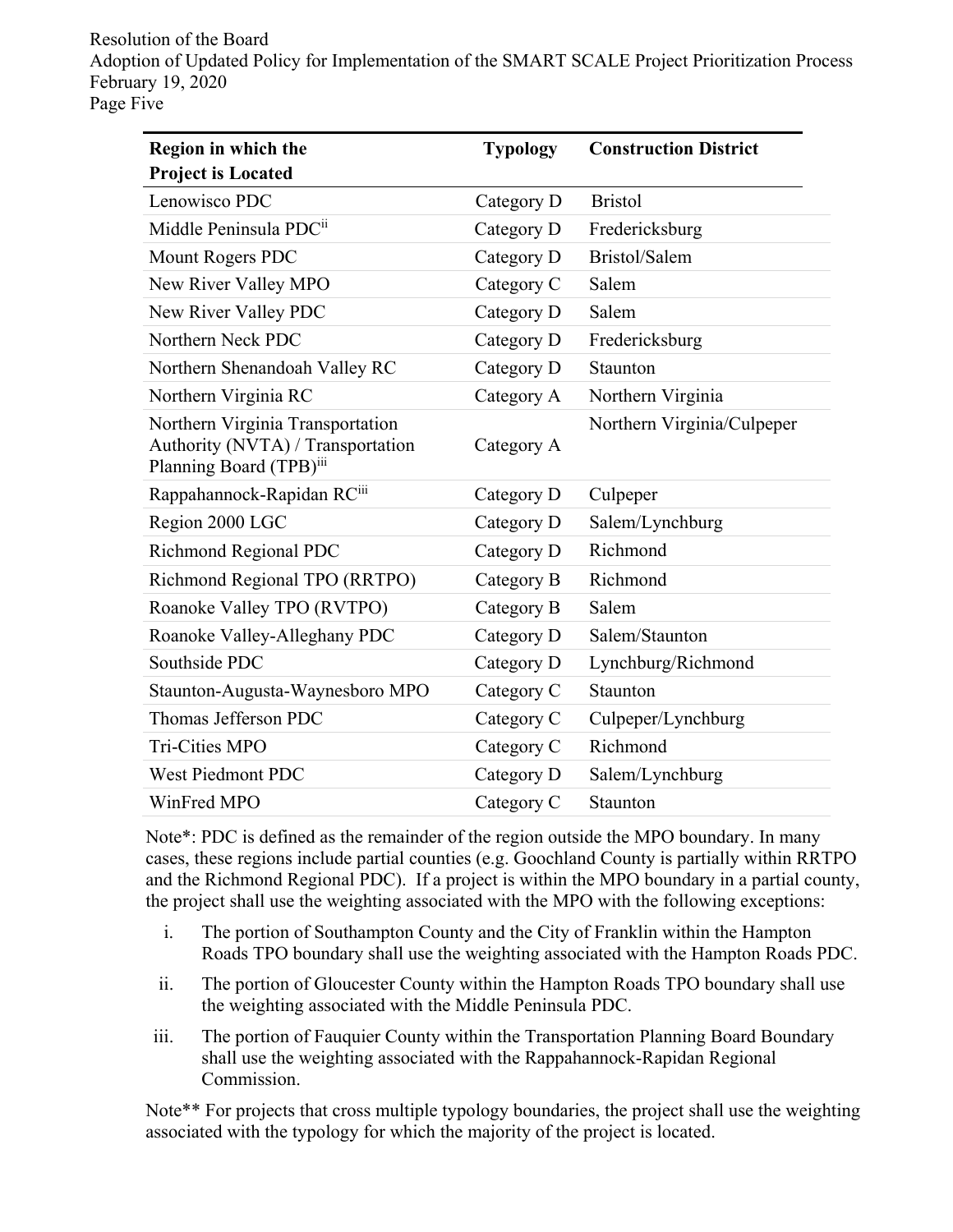Resolution of the Board Adoption of Updated Policy for Implementation of the SMART SCALE Project Prioritization Process February 19, 2020 Page Six

| <b>Factor</b>             | Congestion | Economic<br><b>Mitigation Development Accessibility</b> |     | <b>Safety</b> | Environmental<br>Quality | Land<br><b>Use</b> |
|---------------------------|------------|---------------------------------------------------------|-----|---------------|--------------------------|--------------------|
| Category<br>A             | $45\%**$   | $5\%$                                                   | 15% | $5\%$         | 10%                      | $20\%*$            |
| Category<br>B             | 15%        | 20%                                                     | 25% | 20%           | 10%                      | $10\%*$            |
| Category<br>$\mathcal{C}$ | 15%        | 25%                                                     | 25% | 25%           | 10%                      |                    |
| Category<br>D             | 10%        | 35%                                                     | 15% | 30%           | 10%                      |                    |

# **Weighting Frameworks**

Note\* - Pursuant to Chapter 726 of the 2014 Acts of Assembly,  $6<sup>th</sup>$  enactment clause, for certain metropolitan planning areas with a population over 200,000, the prioritization process shall also include a factor related to Land Use.

Note\*\* - Pursuant to Chapter 726 of the 2014 Acts of Assembly, 6<sup>th</sup> enactment clause, for certain highway construction districts congestion mitigation must be weighted highest among the factors.

9. Qualifying entities are limited in the number of pre-applications and full applications they may submit. A pre-application requires applicants to fill out basic information about their projects to allow for the state to conduct pre-screening. In turn, pre-screening provides early applicant feedback to ensure that a project meets a VTrans need adopted by the CTB, is eligible for SMART SCALE, and meets the CTB's readiness policy. The limits are based on population thresholds as defined in the table below. A Board member may allow one additional application from one county within their district if (i) the project is located within a town that is ineligible to submit projects and (ii) the county in which the town is located submitted the maximum number of applications allowed. Only one such additional application is allowed per district.

| <b>Tier</b> | Localities*  | <b>MPOs/PDCs/</b><br><b>Transit Agencies*</b> | $Max # of Pre-$<br><b>Applications</b> | Max # of Full<br><b>Applications</b> |
|-------------|--------------|-----------------------------------------------|----------------------------------------|--------------------------------------|
|             | $\rm < 200K$ | $\rm < 500K$                                  |                                        |                                      |
|             | $>= 200K$    | $>= 500K$                                     |                                        | 10                                   |

## **Application Limits**

Note\* - The source of population data for localities, MPOs and PDCs is the last preceding United States census (2010). Application limits for transit agencies were determined based on service area population in the 2010 National Transit Database (NTD). If service area population was not available in NTD, Census 2010 population was used to determine population in jurisdictions served by transit agency.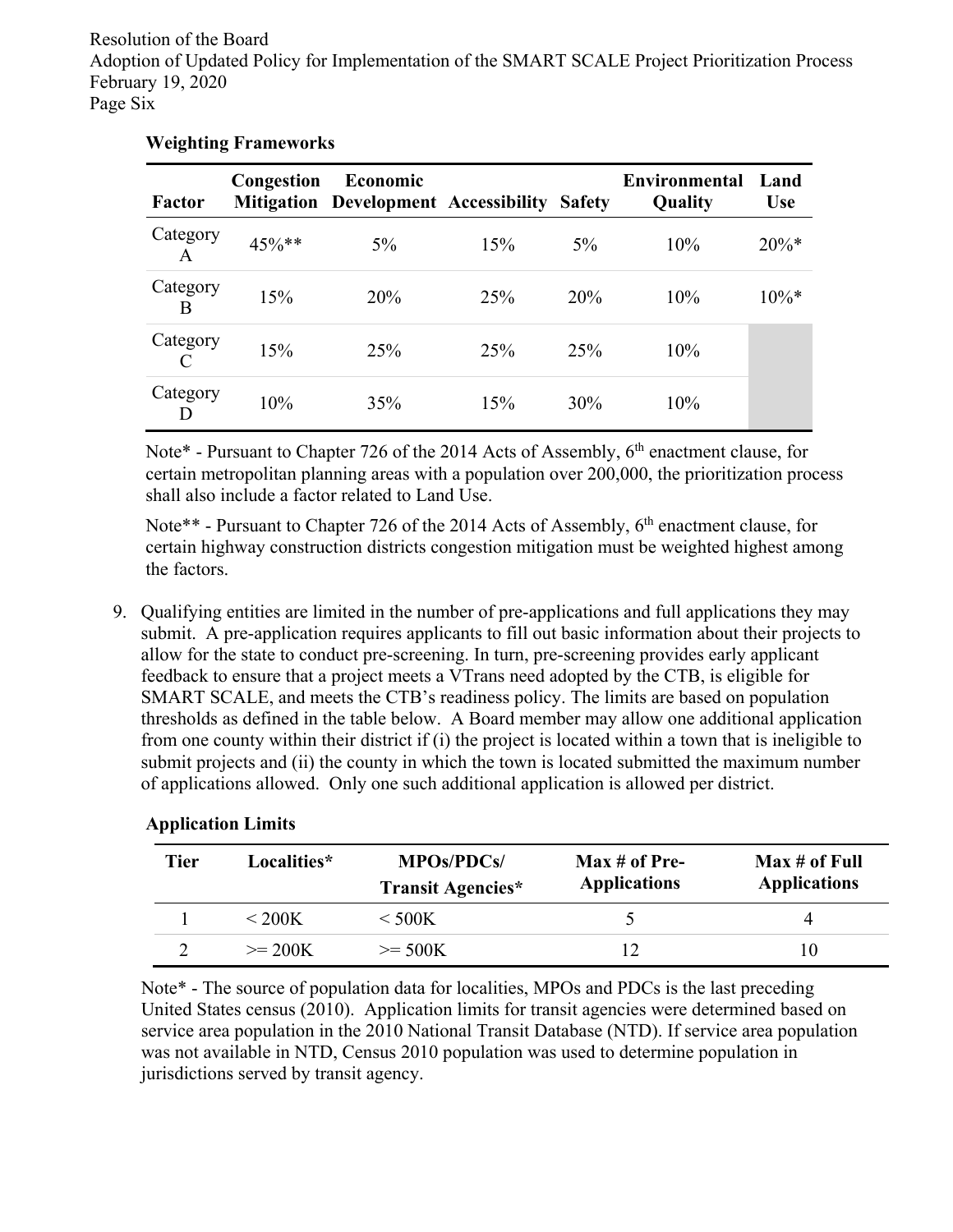Resolution of the Board Adoption of Updated Policy for Implementation of the SMART SCALE Project Prioritization Process February 19, 2020 Page Seven

- 10. Candidate projects will be scored based on the factors and weights identified above relative to other projects submitted for evaluation, the cost of the project and based on information included in the project application.
- 11. The final project score is determined by calculating the anticipated benefits relative to the amount of funding requested pursuant to section 33.2-358 of the *Code of Virginia.*
- 12. A project that has been selected for funding must be re-scored and the funding decision reevaluated if there are significant changes to either the scope or cost of the project, such that the anticipated benefits relative to funding requested would have substantially changed.
	- a. If an estimate increases prior to project advertisement or contract award that exceeds the following thresholds, and the applicant is not covering the increased cost with other funds, Board action is required to approve the budget increase:
		- i. Total Cost Estimate <\$5 million: 20% increase in funding requested
		- ii. Total Cost Estimate \$5 million to \$10 million: \$1 million or greater increase in funding requested
		- iii. Total Cost Estimate > \$10 million: 10% increase in funding requested; \$5 million maximum increase in funding requested.
	- b. If the project scope is reduced or modified such that the revised score is less than the lowest ranked funded project in the district for that cohort of projects, Board action is required to approve the change in scope.
	- c. If the project scope is increased then the applicant is responsible for the additional cost attributable to the increase in scope regardless of budget impact. The scope of a project may not be substantially modified in such a manner that the proposed improvements do not accomplish the same benefits as the original scope.
- 13. A project that has been selected for funding must be initiated and at least a portion of the programmed funds expended within one year of the budgeted year of allocation or funding may be subject to reprogramming to other projects selected through the prioritization process. In the event the Project is not advanced to the next phase of construction when requested by the Commonwealth Transportation Board, the locality or metropolitan planning organization may be required, pursuant to § 33.2-214 of the *Code of Virginia*, to reimburse the Department for all state and federal funds expended on the project.
- 14. A project that has been selected for funding cannot be resubmitted to address cost increases or loss of other sources of funding.
- 15. Once a project is selected for funding, an entity must wait for two rounds of SMART SCALE following the end date of construction before submitting a new project application for the same location that meets the same need as the project that was selected for funding.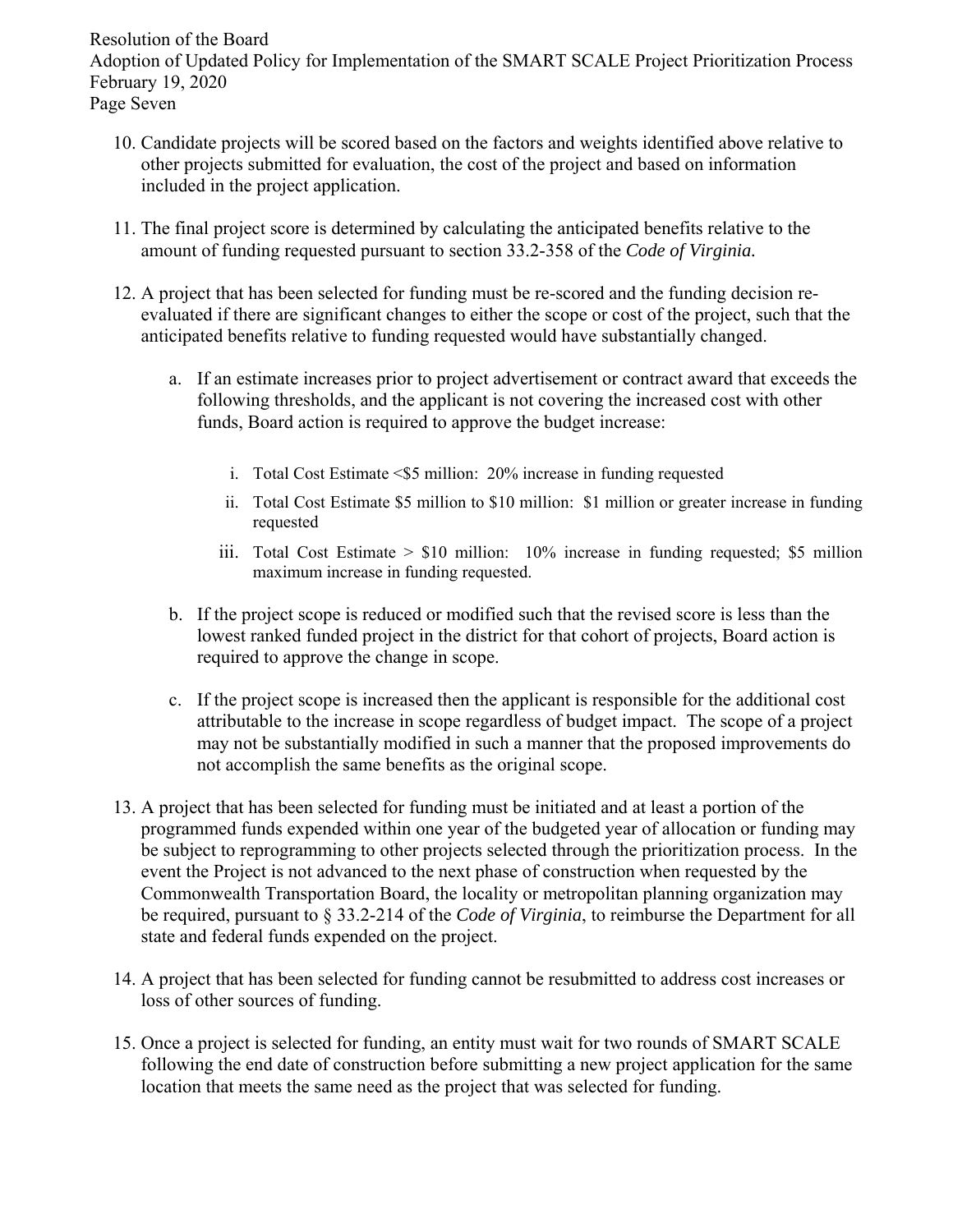Resolution of the Board Adoption of Updated Policy for Implementation of the SMART SCALE Project Prioritization Process February 19, 2020 Page Eight

- 16. Once a project is selected for funding, an entity may not resubmit the project with a revised scope in a subsequent round unless the previously selected project has been cancelled.
- 17. A project that has been selected for funding may be cancelled only by action of the Board. In the event that a project is not advanced to the next phase of construction when requested by the Board, the locality or metropolitan planning organization may be required, pursuant to § 33.2- 214 of the Code of Virginia, to reimburse the Department for all state and federal funds expended on the project.
- 18. In the cases where a project has been selected for funding which identified other sources of funding, the qualifying entity is committed to pay the difference if other sources of funding are not provided. An applicant may only identify State of Good Repair, Transportation Alternatives Set-Aside, Highway Safety Improvement Program and Revenue Sharing funds as committed funds if the funding has already been approved by the Board. Applicants must have an approved or pending application for other sources of committed funds, such as local/regional or other federal funds, at the time of the SMART SCALE application submission.
- 19. Pursuant to 33.2-214 E, any project added to the SYIP funded wholly or in part with funding from the High Priority Projects Program or Construction District Grants Program shall be fully funded within the six-year horizon of the SYIP.
- 20. Applications for funding through the SMART SCALE Prioritization Process may not request funding to replace other committed funding sources identified in a local capital improvement program or a transportation improvement program, or required to be paid by a developer as a result of a local zoning process.
	- a. The CTB may waive this requirement for projects that:
		- i. have an anticipated total cost in excess of \$1 billion; and
		- ii. were not eligible for submission in the previous round of SMART SCALE due to readiness considerations, but initiated procurement prior to award of the current round of SMART SCALE.
	- b. If a fully funded project is submitted with additional features that are not yet funded, the benefits associated with the fully funded or committed project element(s) will be excluded from consideration in evaluating and rating the project benefits for SMART SCALE.
- 21. The Board may adjust the timing of funds programmed to projects selected in previous SMART SCALE cycles to meet the cash flow needs of the individual projects, but will not (1) reduce the total amount of state and federal funding committed to an individual project unless it is no longer needed for the delivery of the project or the project sponsor is unable to secure permits and environmental clearances for the project or (2) increase the total amount of state and federal funding committed to an individual project beyond the thresholds established in item 10. Projects from a subsequent round will not be advanced or accelerated by delaying projects selected in a previous SMART SCALE cycle.
- 22. In cases where programmed funds are no longer needed for delivery of a project due to estimate decreases, contract award savings, schedule changes, etc., the unexpended surplus funds are SMART SCALE unless superseded by the terms of a signed project agreement.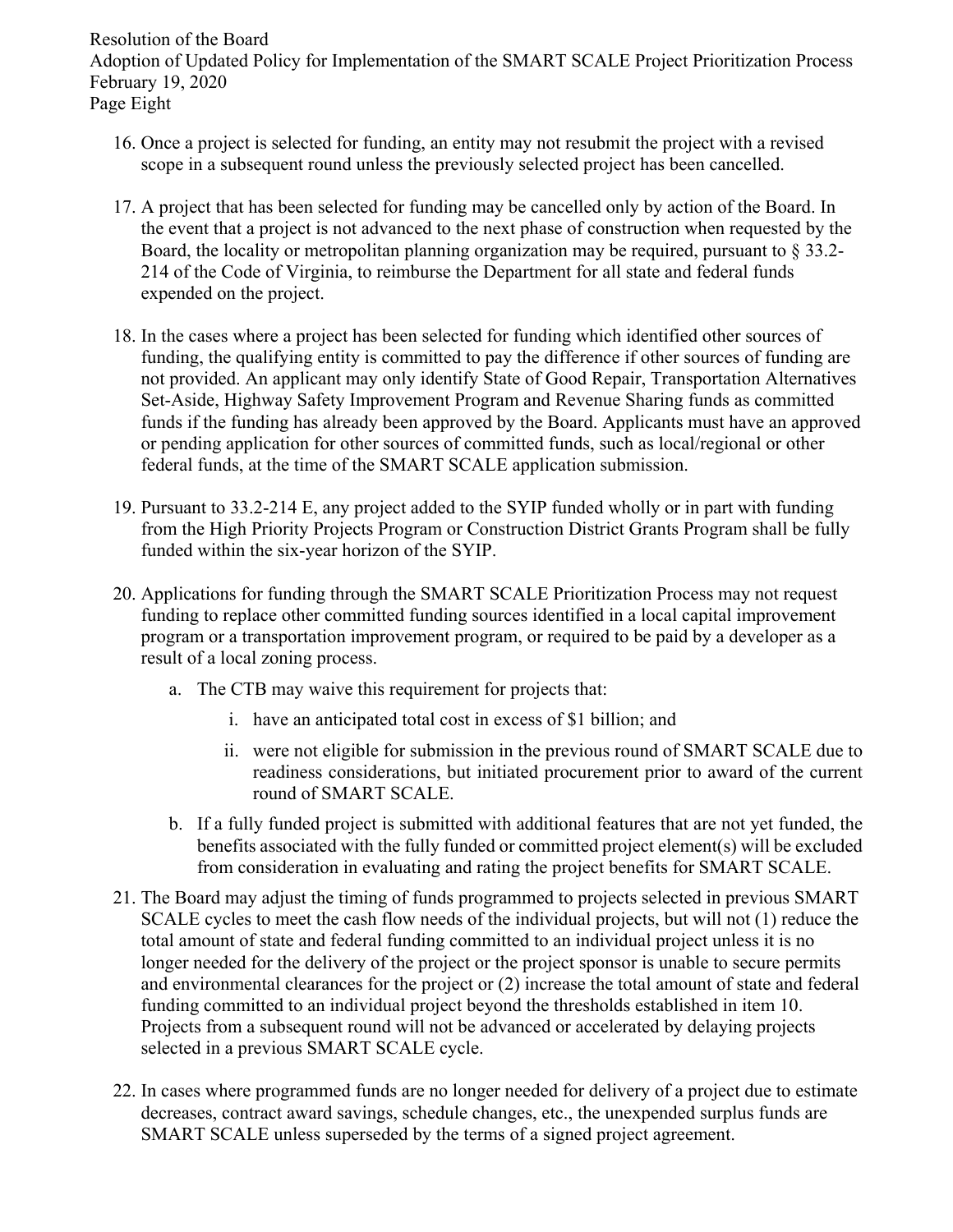Resolution of the Board Adoption of Updated Policy for Implementation of the SMART SCALE Project Prioritization Process February 19, 2020 Page Nine

- a. Surplus Construction District Grant Program funds no longer needed for delivery of a project will remain within the applicable Construction District Grant Program and may not be used in other districts.
- b. Surplus High Priority Projects Program funds will remain within the High Priority Projects Program.
- c. Such surplus funds will be reserved to address budget adjustments on existing SMART SCALE projects or reserved for allocation in the next solicitation cycle for SMART SCALE.

**BE IT FURTHER RESOLVED**, the methodology outlined in the SMART SCALE Technical Guide shall direct the screening, scoring and selection of projects for funding and may continue to evolve and improve based upon advances in technology, data collection and reporting tools, and to the extent that any such improvements modify or affect the policy and process set forth herein, they shall be brought to the Board for review and approval.

**BE IT FURTHER RESOLVED**, the SMART SCALE Project Change Guide shall direct the evaluation of changes to the scope and/or budget of projects selected for SMART SCALE funding, and to the extent that changes to the scope and/or budget are contrary to the policy and process set forth herein, they shall be brought to the Board for review and approval.

**BE IT FURTHER RESOLVED**, the development and management of SMART SCALE projects in the SYIP shall be conducted in accordance with the Board's current Six-Year Improvement Program Development Policy.

**BE IT FURTHER RESOLVED**, the Board hereby directs OIPI, in coordination with VDOT and DRPT, to take all actions necessary to implement and administer this policy and process as modified, including but not limited to update of technical and policy documents consistent with the SMART SCALE Prioritization Policy adopted herein.

**####**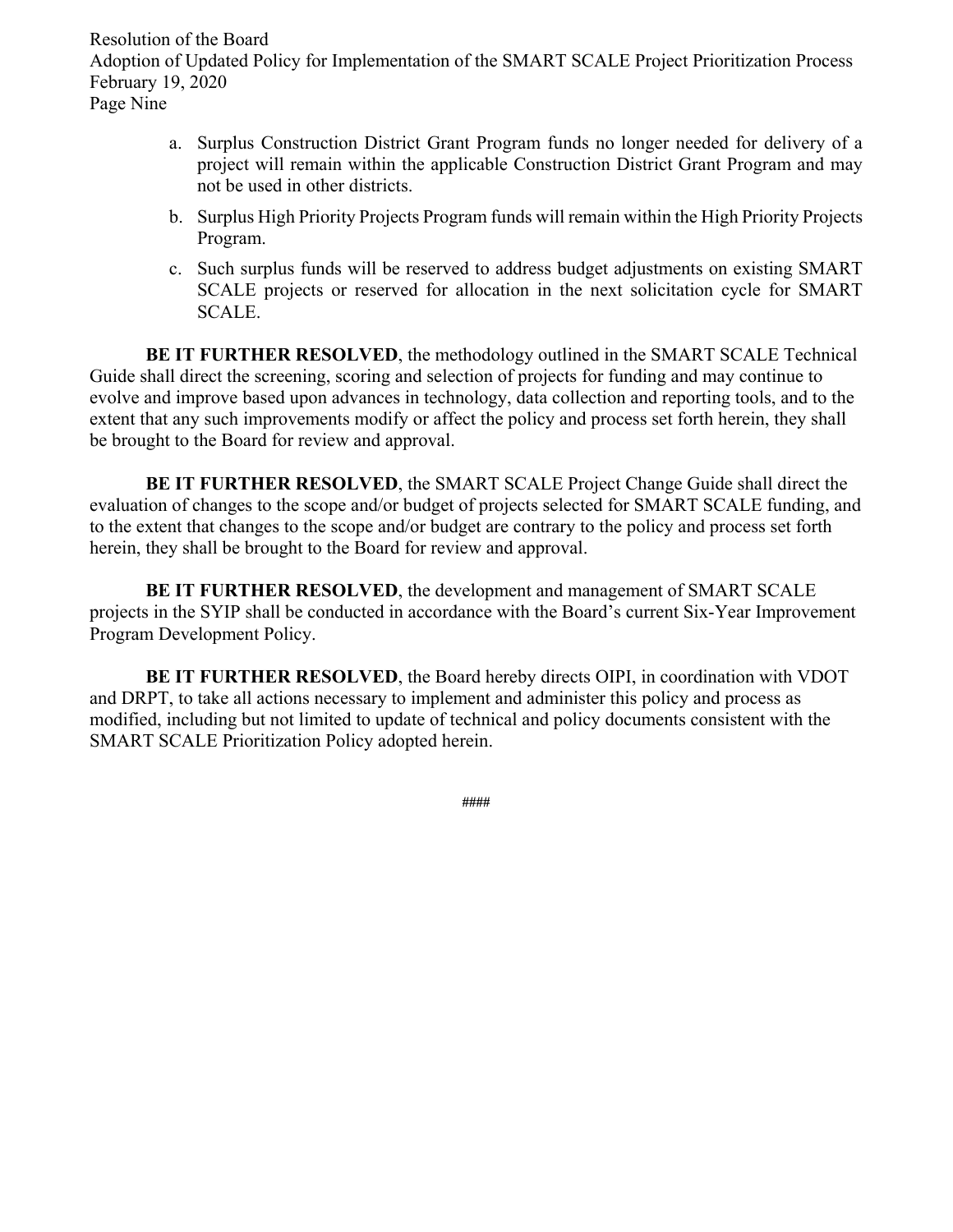### **CTB Decision Brief**

# **Title: Adoption of Updated Policy for Implementation of the SMART SCALE Project Prioritization Process**

**Issue**: On February 21, 2018, the Board approved and adopted an updated prioritization policy incorporating improvements to both the policy and the evaluation process for implementation to enhance the SMART SCALE prioritization process for subsequent rounds. This proposed action would make additional changes to the Board's SMART SCALE policy related to project eligibility and readiness requirements as well as modifications to weighting criteria used in the evaluation and scoring process. In addition, changes also focus on formalizing existing practices related to topics such as project changes, project cancellation, resolutions of support, and CTB project submissions.

**Facts:** Section 33.2-214.1 of the *Code of Virginia* requires the Board to develop a prioritization process for certain projects funded by the Board. Section 33.2-214.1 (B) of the Code of Virginia requires the Board to solicit input from localities, metropolitan planning organizations, transit authorities, transportation authorities, and other stakeholders in its development of the prioritization process. In June 2015, the Board adopted an initial statewide prioritization policy and process and directed VDOT, DRPT, and OIPI to implement and administer the policy and process. The proposed action would update the previously adopted prioritization policy and incorporate feedback and observation from the previously completed cycle of SMART SCALE. The proposed modifications to the Board's prioritization policy adopted February 21, 2018 were presented to the Board on January 14, 2020 and are as follows:

- Minor deletions to remove unnecessary elements and edits to clean up and clarify previous language.
- Clarification of the policy regarding required resolutions of support for entities submitting applications.
- Clarifications to the policy relating to Board submission of up to two projects for scoring and consideration each cycle of SMART SCALE.
- Adjustments to weighting of measures in the Safety factor from 50% for S1 and 50% for S2 to 70% for S1 and 30% for S2.
- Adjustments to weighting of measures in the Land Use factor from 70% for L1 and 30% for L2 to 50% for L1 and 50% for L2.
- Transition of the E.2 measure to a "subtractive" measure, removing up to 5 points based on acreage of sensitive areas potentially impacted and changing the E1 measure from a weighting of 50% to 100%.
- Reclassification of the Fredericksburg Area MPO from Area Type A to Area Type B.
- Reclassification of the New River Valley Regional Commission from Area Type C to Area Type B.
- Establishment of a pre-application cap limit of 5 for localities less than 200K in population and regional organizations less than 500K in population.
- Establishment of a pre-application cap limit of 12 for localities greater than or equal to 200K in population and regional organizations greater than or equal 500K in population.
- Formalization of a policy providing that projects selected for funding may only be cancelled by action from the Board.
- Formalization of a policy requiring projects added to the SYIP through the SMART SCALE prioritization process shall be fully funded within the six-year horizon of the SYIP.
- Establishes that the SMART SCALE Project Change Guide directs the evaluation of changes to the scope and/or budget of projects selected for SMART SCALE funding.